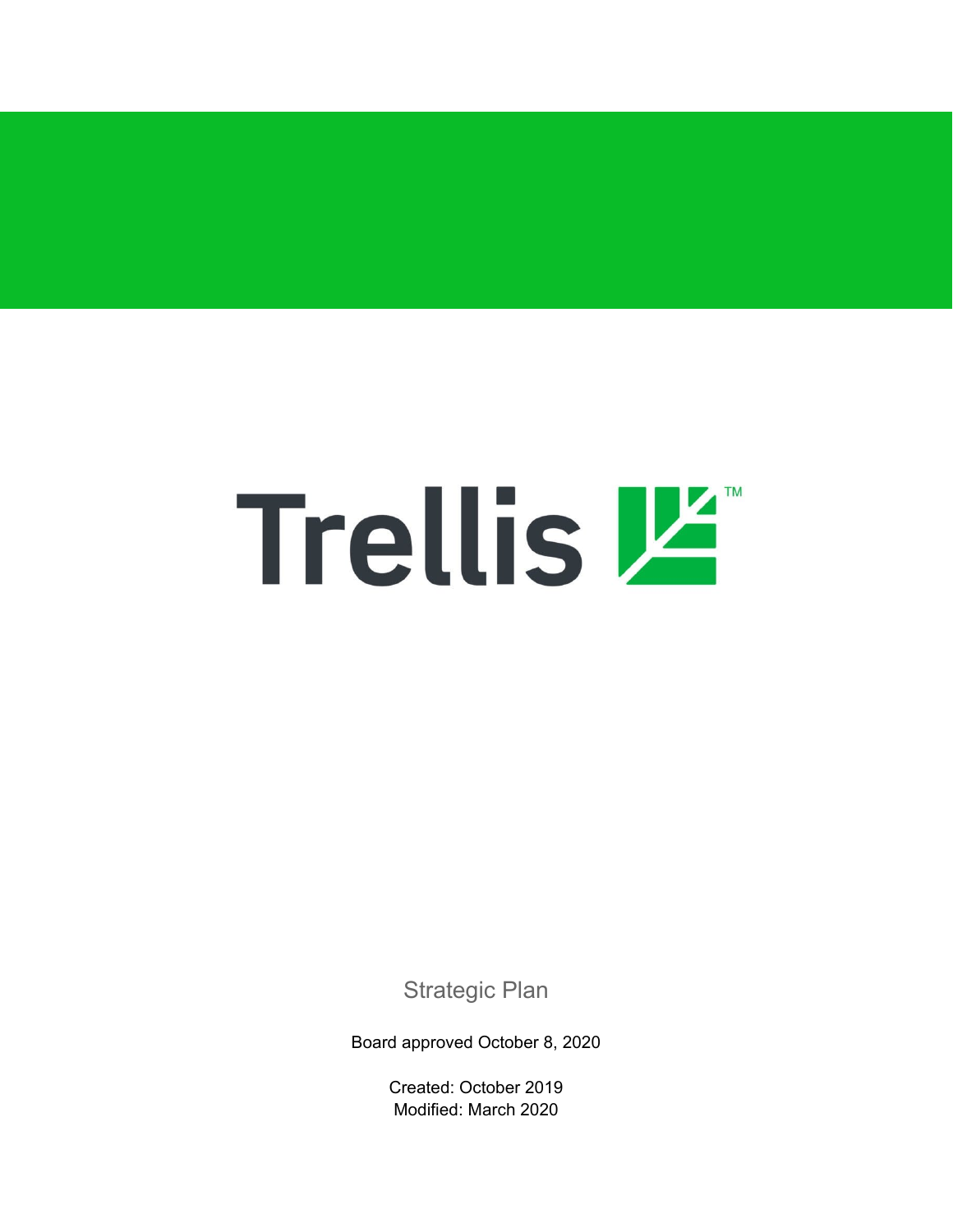# Table of Contents

<span id="page-1-0"></span>

| <b>Table of Contents</b>                      | 1              |
|-----------------------------------------------|----------------|
| <b>This Plan</b>                              | $\overline{2}$ |
| <b>The Process</b>                            | 3              |
| The Steps of Creating the Strategic Plan      | 3              |
| Intentionally absent from this Strategic Plan | 3              |
| <b>The ROSE</b>                               | 4              |
| The process for developing the ROSE           | 4              |
| <b>Trellis ROSE</b>                           | 5              |
| <b>Focus Areas</b>                            | 6              |
| Marketing                                     | 6              |
| Definition                                    | 6              |
| Goals                                         | 6              |
| <b>Operational Capacity</b>                   | 7              |
| Definition                                    | 7              |
| Goals                                         | 7              |
| <b>Resource Development</b>                   | 7              |
| Definition                                    | 8              |
| Goals                                         | 8              |
| Program Development                           | 9              |
| Definition                                    | 9              |
| Goals                                         | 9              |
| Governance                                    | 9              |
| Definition                                    | 10             |
| Goals                                         | 10             |



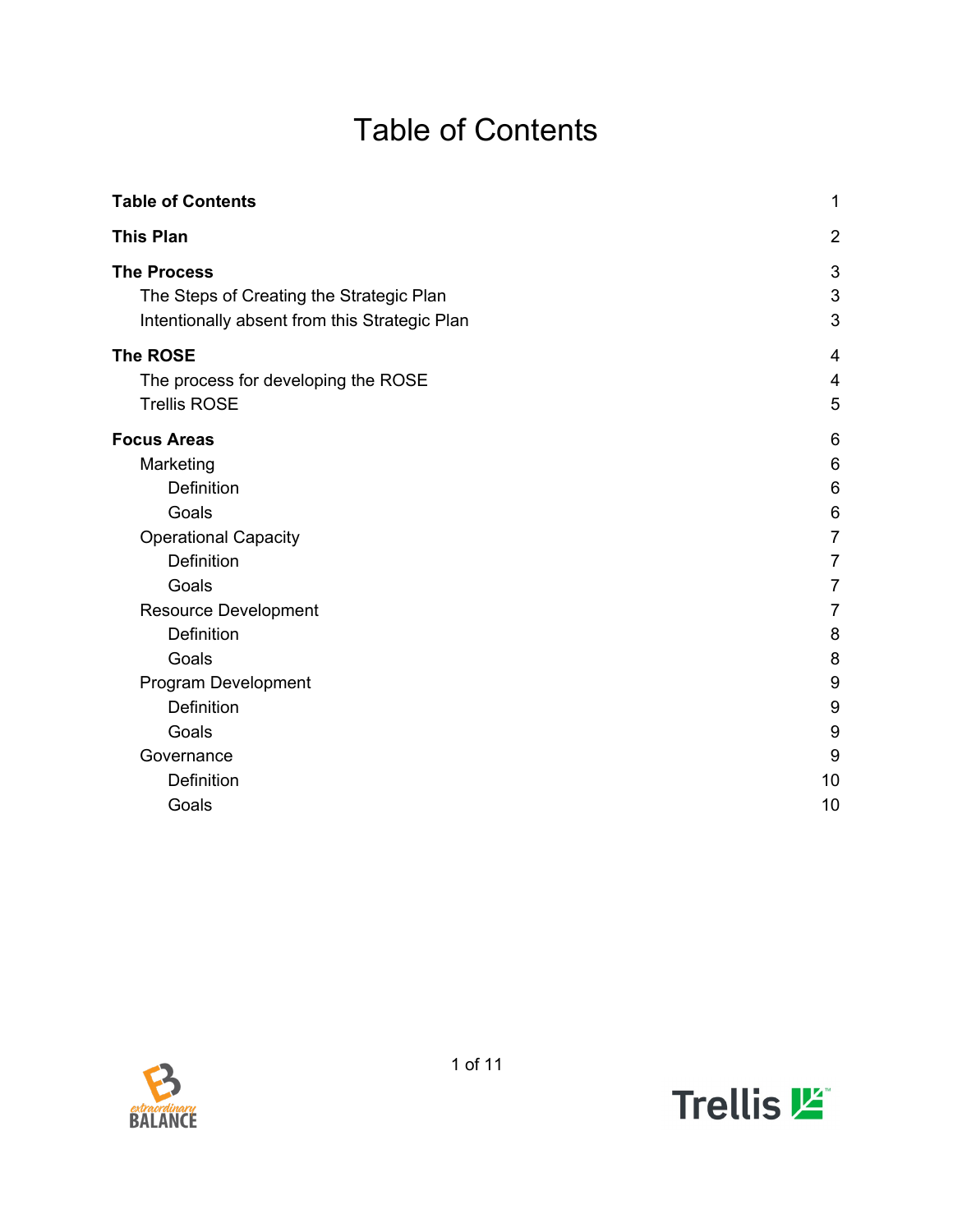# <span id="page-2-0"></span>This Plan

This plan was developed by Trellis in conjunction with Nicole Lance and Eric M. Bailey, Managing Partners of Extraordinary Balance, a consulting firm based in Phoenix, AZ. Research has shown that by developing this plan, Trellis staff and leadership have a much higher sense of ownership over the direction of the work and will exhibit significantly higher energy and passion toward achieving the outcomes. This ownership leads to more efficient use of time, more creative work output, and increased job satisfaction.

Extraordinary Balance is a learning organization. Our methods are rooted in years of research on organizational psychology, team dynamics, and neuroscience that weave together a unique experience unlike any other. With a focus on science and real-world application, our method appeals to people on both sides of the analytical / emotional continuum and delivers unmatched business results.



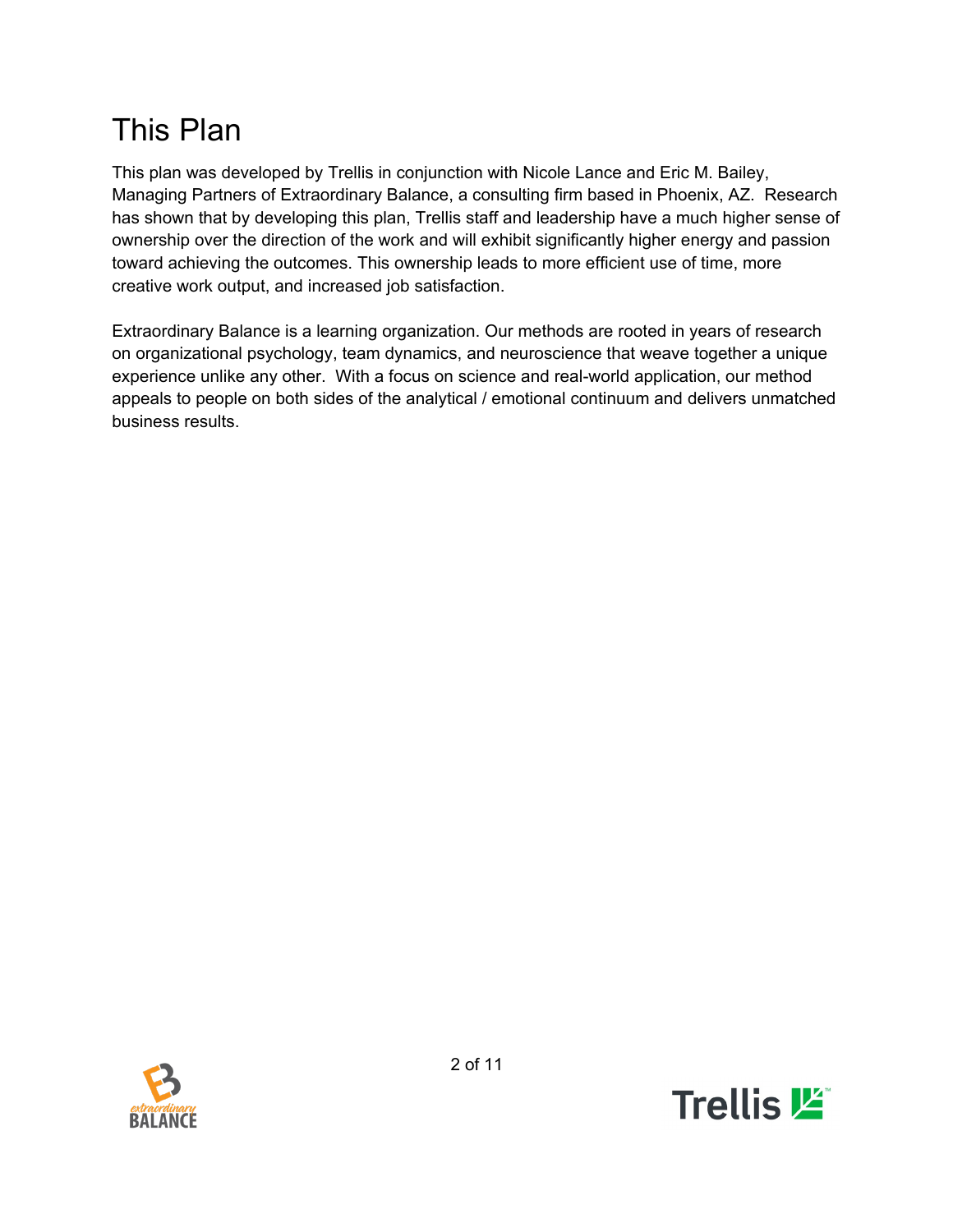# <span id="page-3-0"></span>The Process

The strategic planning process is as important as the plan itself. The Extraordinary Balance team process is designed to teach participants how to understand themselves so that they can clearly communicate their purpose. It is designed to teach participants how to understand each other so that they can honestly listen to new ideas. It is designed to teach participants how to understand the process, so that they can be fully engaged in creating, sharing, and executing the strategic plan.

## <span id="page-3-1"></span>The Steps of Creating the Strategic Plan

- 1. Learn the Principles of Human Understanding™
- 2. Identify the Focus Areas
- 3. Define the Focus Areas
- 4. Create SMART SIYA\* goals for each Focus Area (\*Specific, Measurable, Attainable, and Timely - Seemingly Impossible Yet Achievable)
- 5. Identify high-impact, year-one action items in a separate action planning document

## <span id="page-3-2"></span>Intentionally absent from this Strategic Plan

We do not outline specific activities to accomplish. The strategic planning process is designed to outline the direction (the WHAT) and the motive (the WHY) to the team, not the process (the HOW). Understanding there are virtually infinite methods for accomplishing a given goal, we provide a strategic plan that will last for multiple years accompanied by an Action Plan to keep the organization moving forward.

Accompanying this document is the Action Plan. This document, built by Trellis staff with input from the Board, will provide opportunities for everyone to work to explore the 'HOW" from different angles.



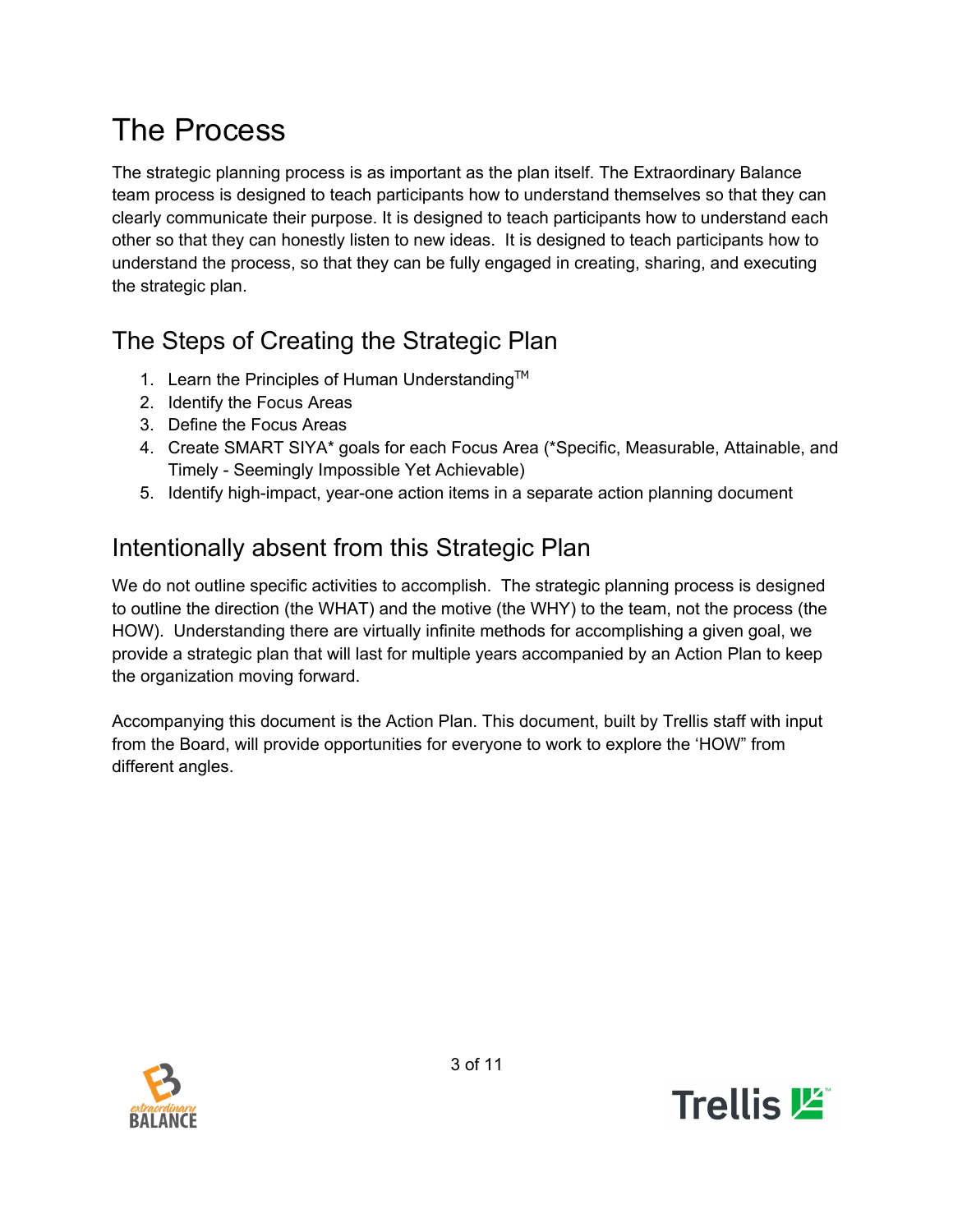# <span id="page-4-0"></span>The ROSE

Results Oriented Statement Exercise<sup>™</sup> Making clear the Results we want as a team.

As Stephen Covey taught, it is crucially important to "begin with the end in mind." This simple statement proves to be quite difficult for teams as they begin the goal-setting or strategic planning process. Typically, teams identify processes that they want to improve, or projects that they want to take on (or complete) and set their goals from there. With the ROSE (Results Oriented Statement Exercise), we are making clear the results that we want to achieve. This process helps identify the deeper purpose of the organization, rather than outline the tasks. This is important because teams that have a clear united understanding of purpose are more likely to have productive dialogue. Teams that do not have a clear understanding of purpose are more likely to have unproductive debate.

The ROSE is not a mission statement, it is a unified statement of purpose that is broad enough that every member of the team can see how their work can bring the team closer to achieving the result. Yet, the ROSE is not so specific that it serves as an edict on how any team member should do their job.

## <span id="page-4-1"></span>The process for developing the ROSE

Every member of the board and executive staff present in the Strategic Action Retreat had direct input on the ROSE. Everyone was given the following questions and the direction to write one or two sentences per question.

- Why now? / What is present in the external environment that makes right now the time to do something meaningful?
- Why us? / Why is Trellis uniquely positioned to do something meaningful right now?
- What new? / What would need to change for us to be wildly successful?
- Why? / How will our community benefit from our efforts?

The answers to these questions formed the first drafts of the ROSE. Through a process of innovation and collaboration, the entire group agreed upon the final version of the ROSE.



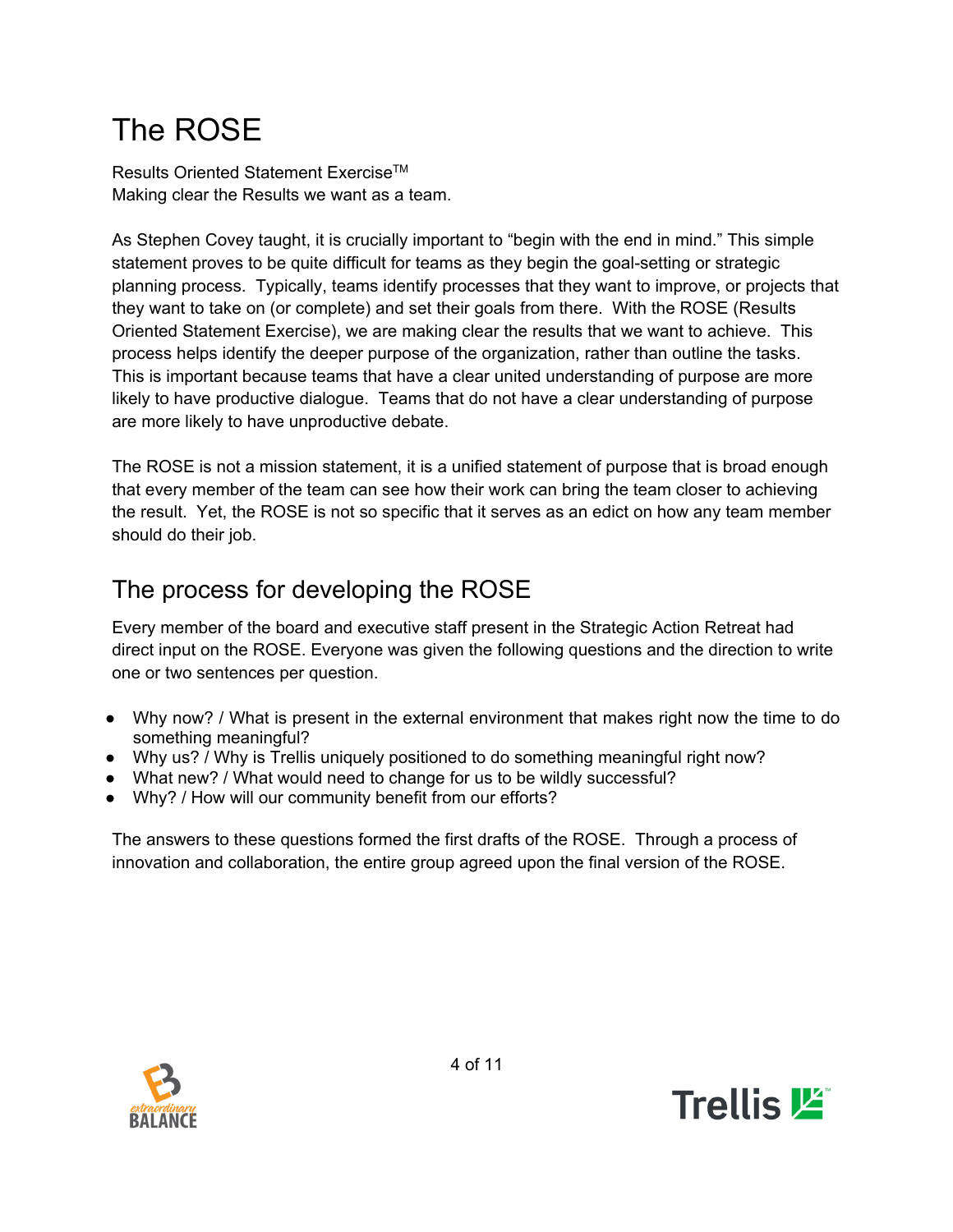## <span id="page-5-0"></span>Trellis ROSE

There is an urgent need for safe, stable and affordable housing. Trellis has the expertise, commitment, capability, relationships, structure and reputation to deliver sustainable housing now. To be wildly successful, Trellis needs to boldly scale up capital, staff, training, systems and community awareness to increase production and lending. We will build diverse, thriving communities that provide opportunities for the development of generational wealth.



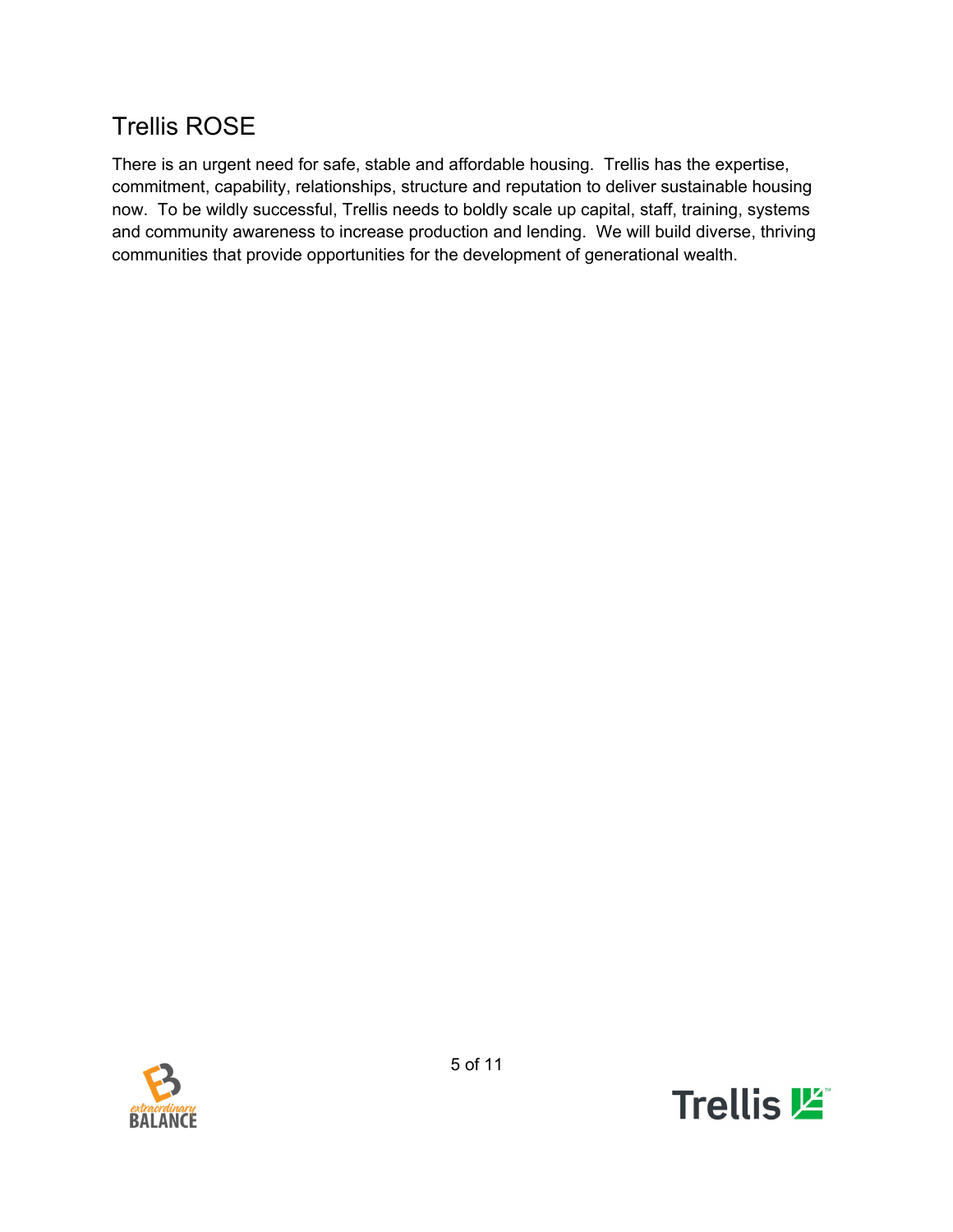## <span id="page-6-0"></span>Focus Areas

Through a process of discovery and collaboration, the Trellis Team identified five key focus areas for the new strategic plan:

> Marketing Operational Capacity Resource Development Program Development **Governance**

## <span id="page-6-1"></span>Marketing

#### <span id="page-6-2"></span>**Definition**

Using robustly funding Marketing & Communication tactics, increase brand awareness to develop audiences including clients, realtors, banks, partners and donors through strategic outreach, advertising, social media, and community engagement (and #Propportunity)

- <span id="page-6-3"></span>1. Arboles's brand awareness is high enough that it is considered a "Top 3 Option" lender to 50% of potential Hispanic homebuying market in the Phoenix marketplace in 5 years
- 2. Trellis provides "Path to Home Ownership through Financial Literacy & Coaching" program to every student graduating from Maricopa Community Colleges
- 3. "Path to Home Ownership though Financial Literacy & Coaching" program provided as an employee benefit to 25% of targeted business in metro-Phoenix within 5 years



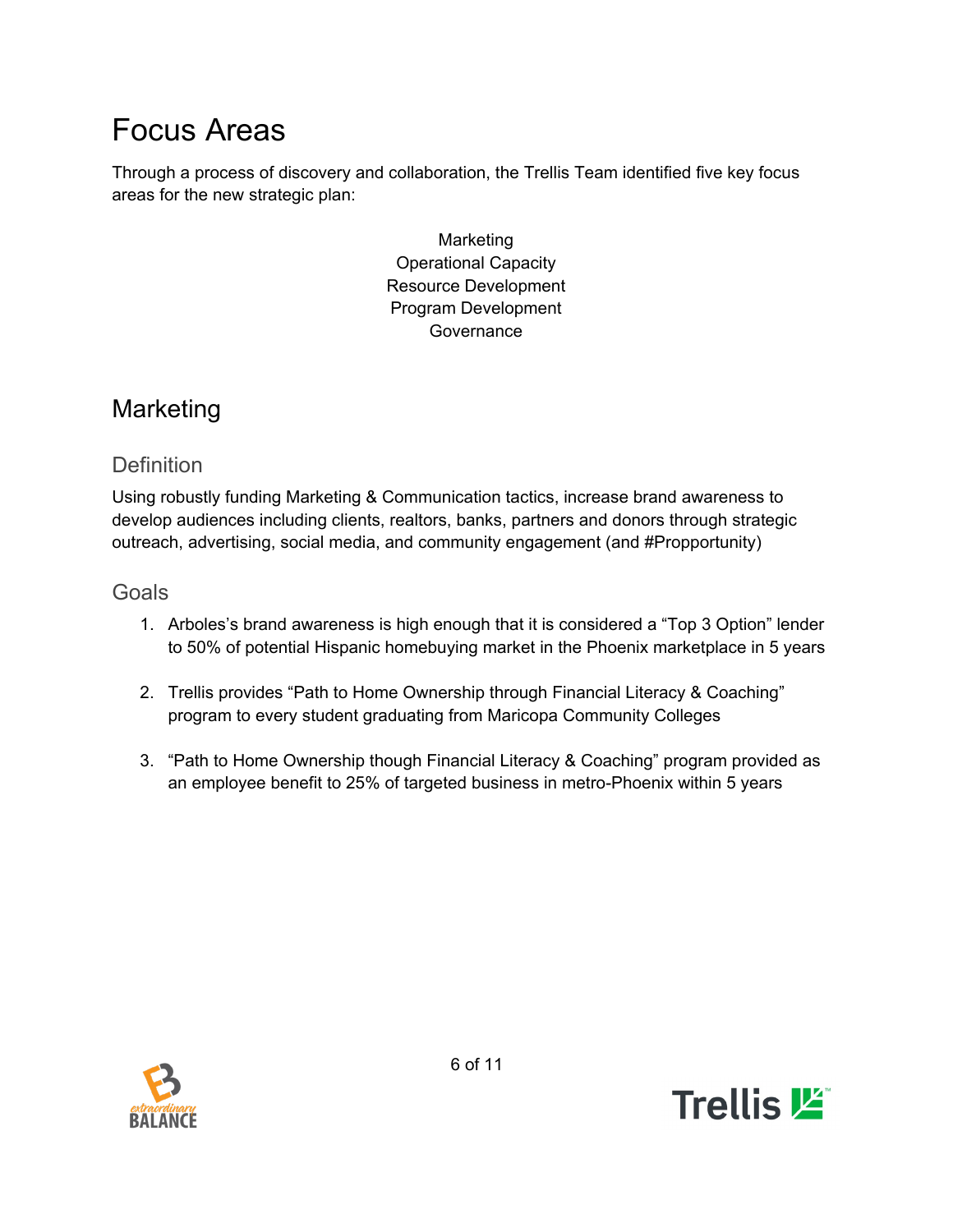## <span id="page-7-0"></span>Operational Capacity

### <span id="page-7-1"></span>**Definition**

<span id="page-7-2"></span>Trellis staff will understand the priorities and have what they need to execute their roles.

- 1. Staff report 90% having necessary resources to execute their roles.
- 2. Achieve sustainability ratio of 100% earned revenue funding for operational predictability
- 3. Staff achieve 80% of KPIs
- <span id="page-7-3"></span>4. Decrease time needed to generate funder reports by 25%.



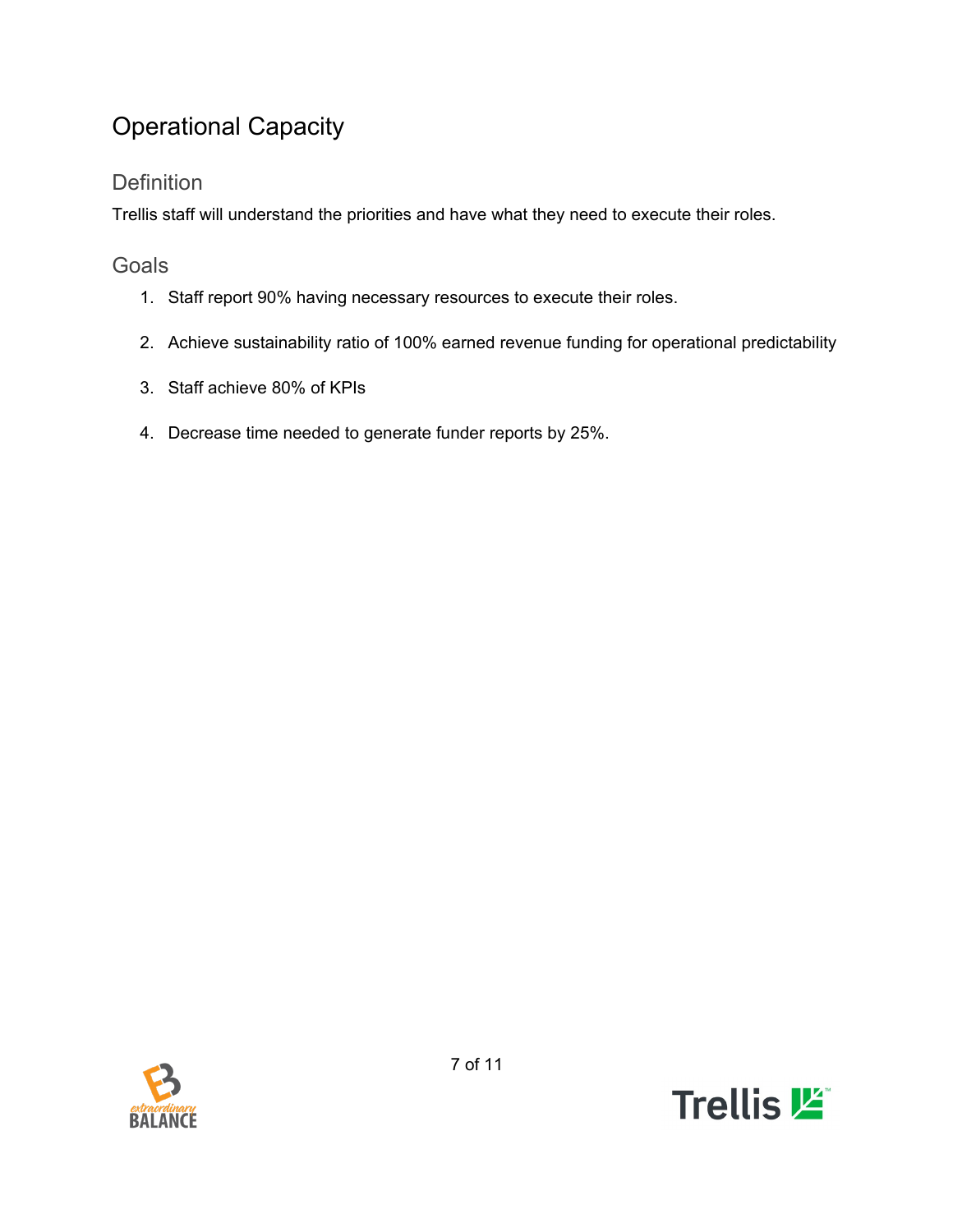## Resource Development

#### <span id="page-8-0"></span>**Definition**

<span id="page-8-1"></span>Securing sustainable flexible and affordable funding sources

- 1. Arboles to generate an annual profit of \$500,000/year by 2025
- 2. Increase \$10,000 (neighborhood and community level) recurring donors by 50% annually through 2025
- 3. Increase Trellis net assets to \$50 million by 2025 (\$14M now)



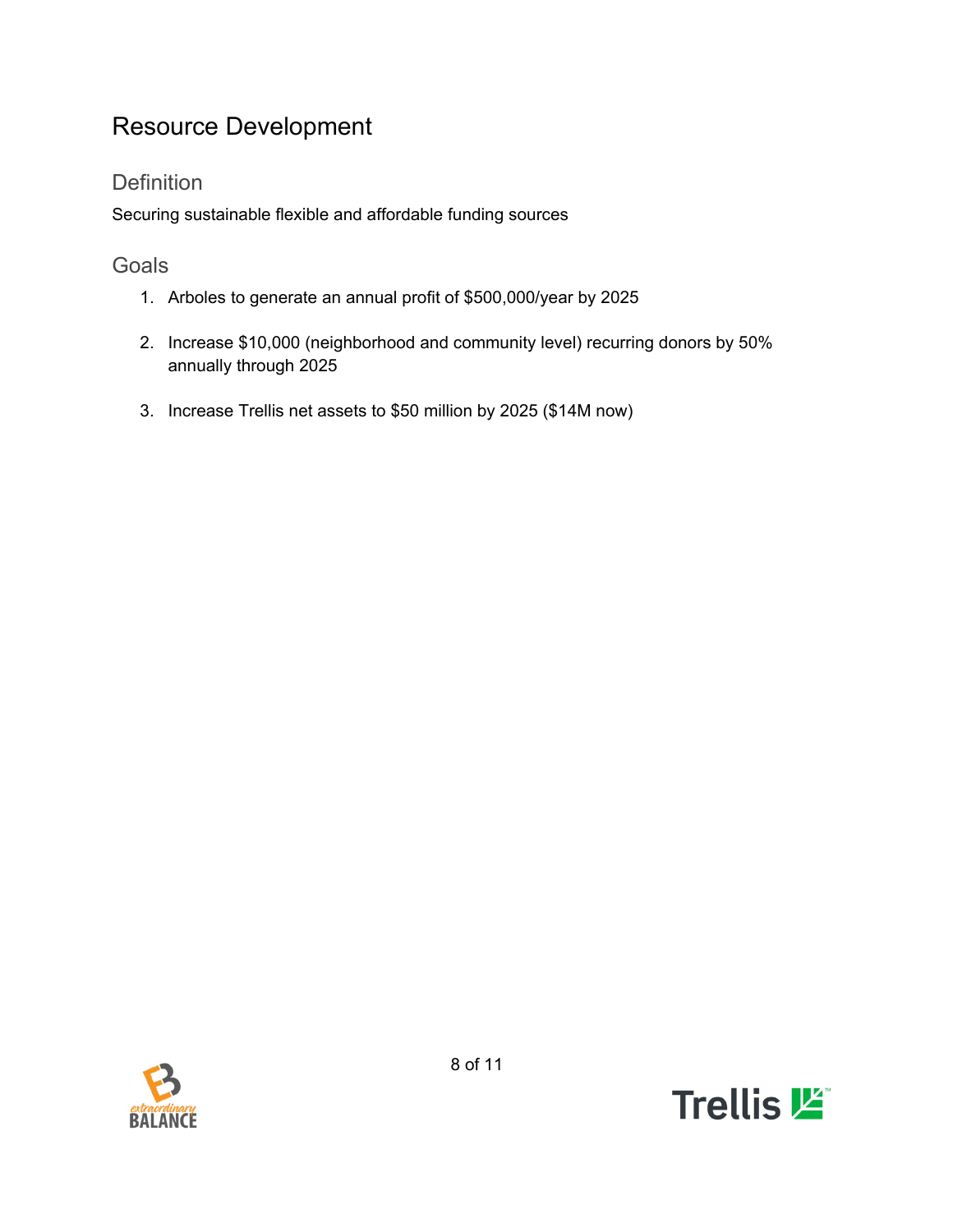## <span id="page-9-0"></span>Program Development

#### <span id="page-9-1"></span>**Definition**

The creation of expertise and demand for our services in the area of housing, education, mortgage loan acquisition, and building of affordable housing

- <span id="page-9-2"></span>1. Increase number of homeowners in underserved communities by building 100 homes (20/yr.)
- 2. Increase number of Arboles mortgages to \$42M annually
- 3. Increase number of counseling clients by 20% annually
- 4. Increase number of Trellis mortgages by 300% focused on underserved communities
- <span id="page-9-3"></span>5. Increase number of apartment units by 100 (2-50-unit props)
	- a. That could convert to homeownership